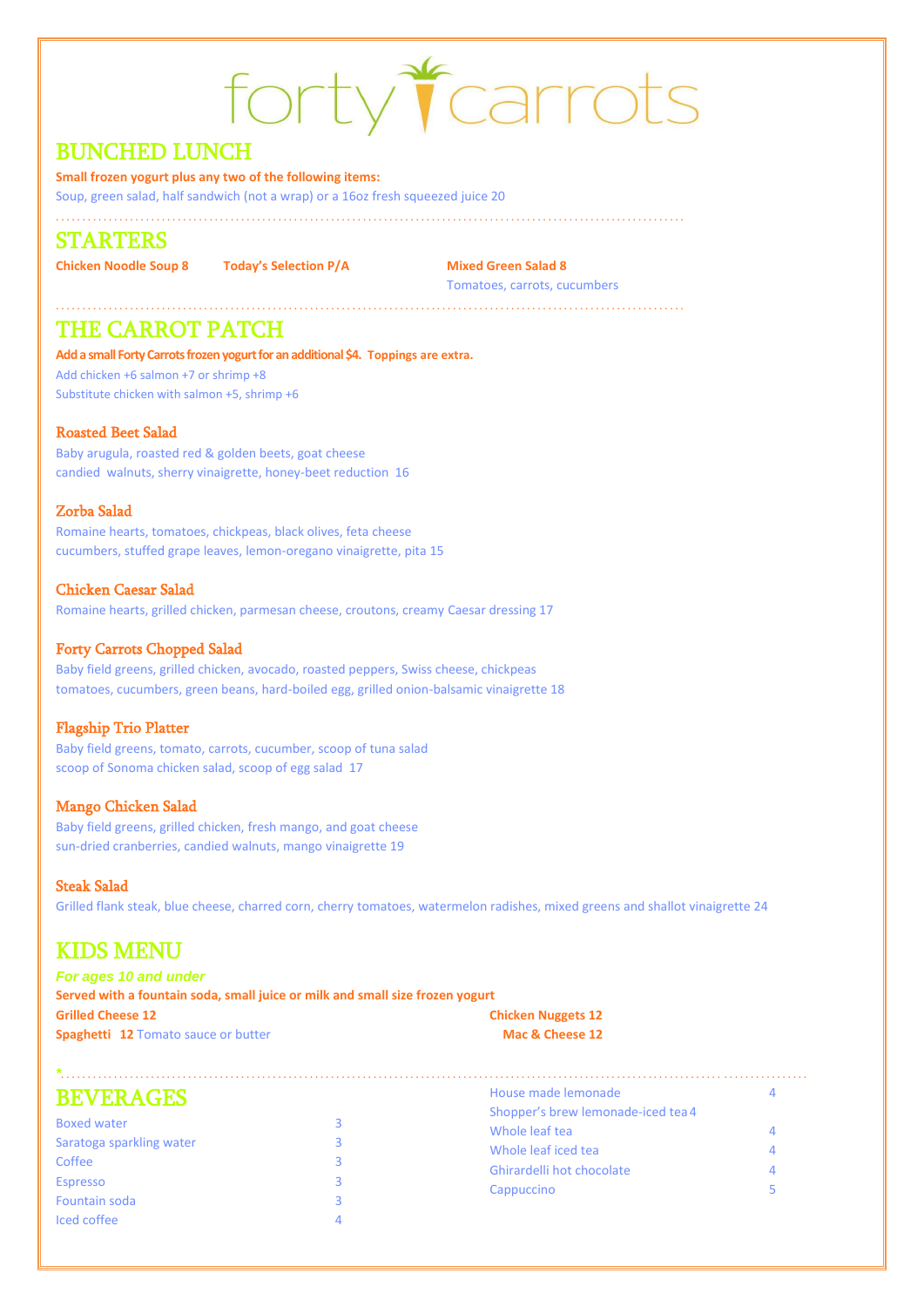# FORTY CARROTS FASHIONS

Add a small frozen yogurt +\$4. Toppings are extra. Add chicken +\$6, salmon +\$7, shrimp +\$8

#### Maine Crab Cake

Lump crab, charred corn, red pepper, frisée salad, lemon vinaigrette and roasted Yukon gold potatoes 16/26

#### Mediterranean Penne

Pasta quills, grilled squash & zucchini, artichoke hearts, tomatoes, garlic olive oil, parmesan cheese 17

#### Honey Crusted Chicken

Pan-roasted chicken breast, honey mustard crust, roasted Yukon potatoes, sautéed broccoli & carrots, natural jus 23

#### Cod Fish Tacos

Pan-seared mahi-mahi, guacamole, charred pineapple salsa, red cabbage salsa Verde, chipotle sour cream, three soft flour tortillas 24

#### Pan Seared Branzino

Braised artichoke and asparagus, potato gnocchi, roasted tomato vinaigrette 25

#### Quesadilla

Grilled flour tortilla, spinach, tomatoes, scallions, jalapeño peppers Monterey jack cheese, guacamole, salsa, sour cream 14

#### Omelette of the Day

Three eggs or egg whites your way, mixed green salad or toast 15

*\*Can be prepared vegan upon request.*

# SANDWICHES AND WRAPS

**Add a small frozen yogurt +\$4. Toppings are extra**

#### Forty Carrots Classic Tuna Salad

White albacore tuna, diced carrots, celery, mayonnaise or plain, seven-grain bread 15

#### Sonoma Chicken Salad

Chicken breast, raisins, celery, cashews, grapes, light mayonnaise, choice of bread 15

#### Turkey Eastsider

Roasted turkey breast, lettuce, tomato, Swiss cheese, Russian dressing, seven-grain bread 14

#### Salmon Burger

Fresh salmon, avocado, jalapeño peppers, lettuce, tomato, red pepper relish chipotle mayonnaise, brioche roll, roasted Yukon potatoes 21

#### Veggie Burger

Blend of vegetables & soybean, Swiss cheese, avocado, tomato honey Dijon dressing, mixed green salad, brioche roll 16

#### Sweet & Sour Chicken Wrap

Pan-seared chicken, charred pineapple, sautéed peppers & onions white rice, orange-chili-soy sauce, whole wheat wrap 16

## Avocado BLT

Avocado, turkey bacon, lettuce, tomato, mayonnaise, toasted seven-grain bread 15

. . . . . . . . . . . . . . . . . . . . . . . . . . . . . . . . . . . . . . . . . . . . . . . . . . . . . . . . . . . . . . . . . . . . . . . . . . . . . . . . . . . . . . . . . . . . . . . . . . . . . . . . . . . . . . . . . . . . . . . . . . . . . . . . . . . . . . . . . . . . .

*\*There is a \$10 per person minimum in the dining room from 12:00pm – 3pm. Sharing charge \$10*